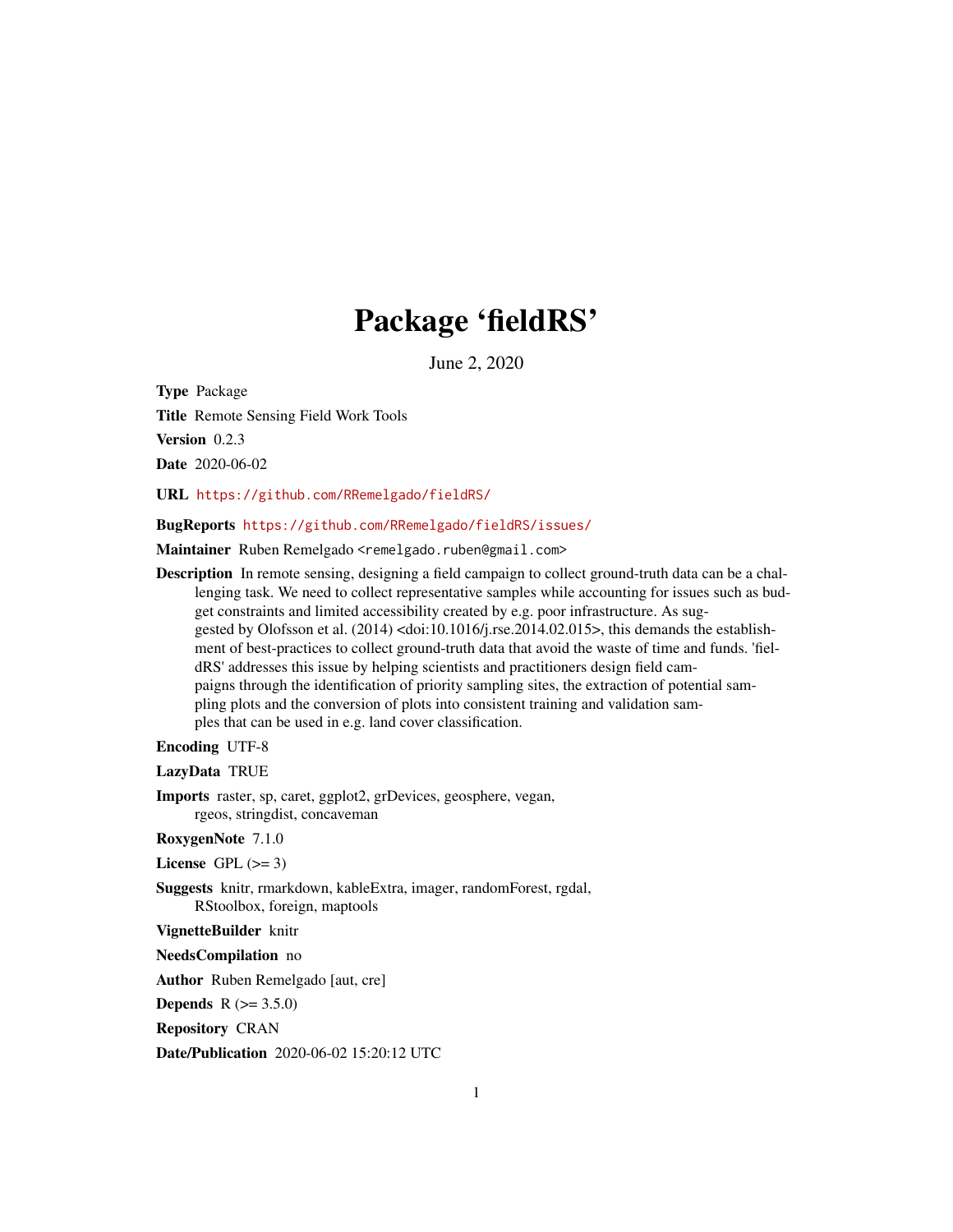# <span id="page-1-0"></span>R topics documented:

|       |                 | $\overline{2}$ |
|-------|-----------------|----------------|
|       |                 | $\overline{4}$ |
|       |                 | 5              |
|       | derivePlots     | 6              |
|       |                 | $\tau$         |
|       |                 | 8              |
|       |                 | -9             |
|       | 10              |                |
|       | $\overline{10}$ |                |
|       | $-11$           |                |
|       |                 |                |
|       | $-13$           |                |
|       |                 |                |
|       | 15              |                |
|       |                 |                |
|       | rankPlots       |                |
|       | -18             |                |
|       |                 |                |
|       | -19             |                |
|       | 20              |                |
|       | samples1        |                |
|       |                 |                |
| Index | 22              |                |

<span id="page-1-1"></span>ccLabel *ccLabel*

# Description

Labels groups of pixels in a raster object that share similar attributes.

# Usage

```
cclabel(x, method = "simple", change.threshold = NULL)
```
# Arguments

| X                | Object of class RasterLayer, RasterStack or RasterBrick.                    |  |
|------------------|-----------------------------------------------------------------------------|--|
| method           | Labeling method. Choose between 'simple' and 'change'. Default is 'simple'. |  |
| change.threshold |                                                                             |  |
|                  | Numeric element.                                                            |  |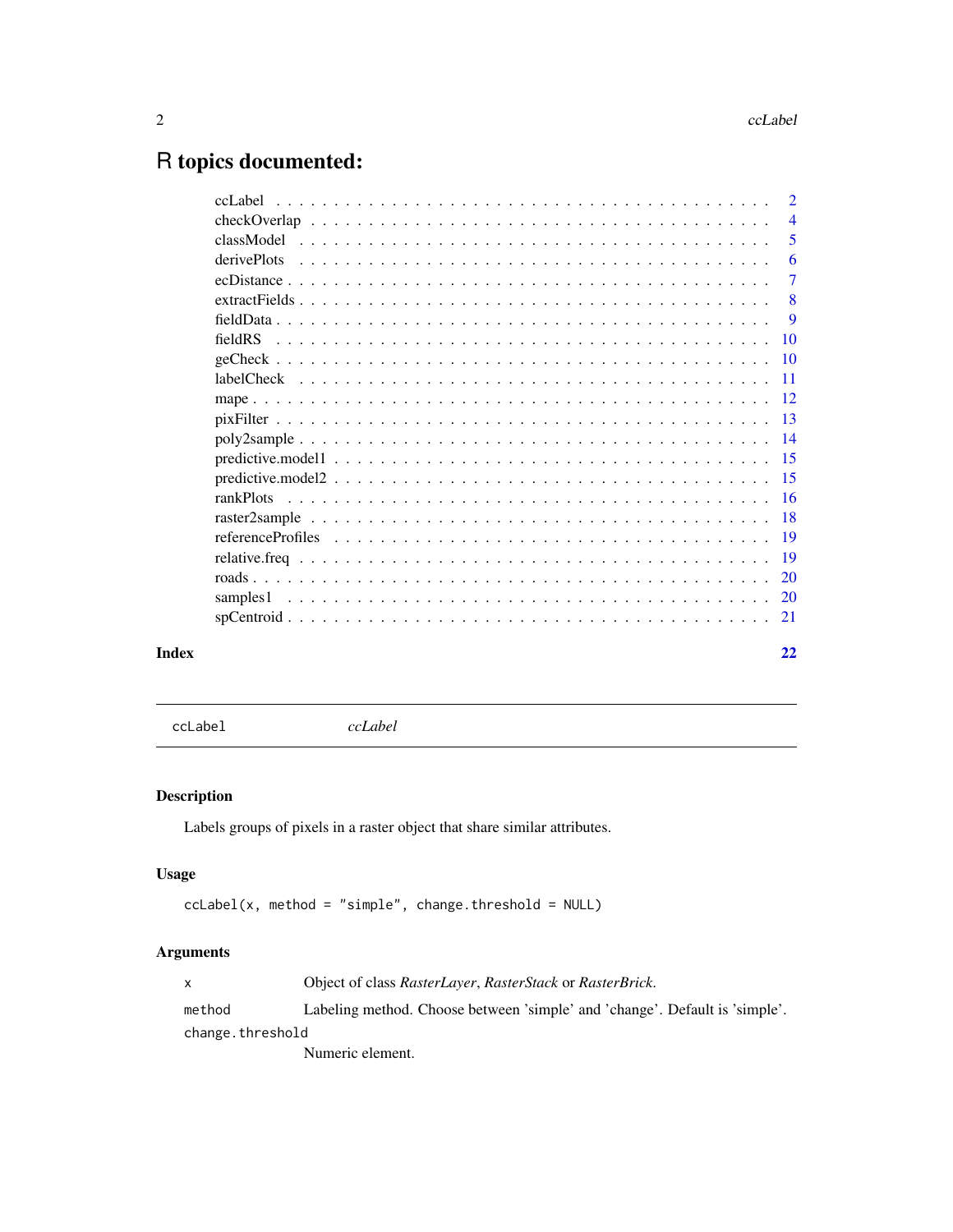### <span id="page-2-0"></span>ccLabel 3

### Details

Uses a 8-neighbor connected component labeling algorithm (determined by *method*) to identify groups of pixels of the same value. Each group receives a distinct numeric label. The function provides two connected component labeling algorithms:

- *simple* Connects neighboring pixels with the same value. Suitable for categorical data.
- *spatial* Estimates the MAPE using a 3x3 moving window distinguishes neighboring pixels when the spatial change surpasses *change.threshold*.
- *temporal* Estimates the MAPE among all bands in a raster object and distinguishes spatially neighboring pixels when the temporal change surpasses *change.threshold*.

When using the *spatial* and *temporal* methods, the value of *change.threshold* will influence the output. If the value is negative, the function will return the pixels that are below the threshold and vice versa when positive. Let's assume we are dealing with crop fields. When, using a negative threshold and the *spatial* method, the function will return homogeneous groups of pixels. This happens because the borders of between fields offer a contract and thus receive higher MAPE values. However, if we apply the same threshold when using the *temporal* method, the borders will be highlighted. This happens because the crop fields are more variant over time due to their fast growth while the borders remain virtually unchanged. The final output of the function is a list consisting of:

- *regions RasterLayer* object with region labels.
- *frequency data.frame* object with the pixel count for each unique value in *regions*.

### Value

A list.

### See Also

[classModel](#page-4-1) [rankPlots](#page-15-1)

### Examples

# {

require(raster)

```
# read raster data
r <- brick(system.file("extdata", "ndvi.tif", package="fieldRS"))
```

```
# spatial change labeling
or <- ccLabel(r[[1]], method="spatial", change.threshold=10)
plot(or$regions)
```

```
# temporal change labeling
or <- ccLabel(r, method="temporal", change.threshold=80)
plot(or$regions)
```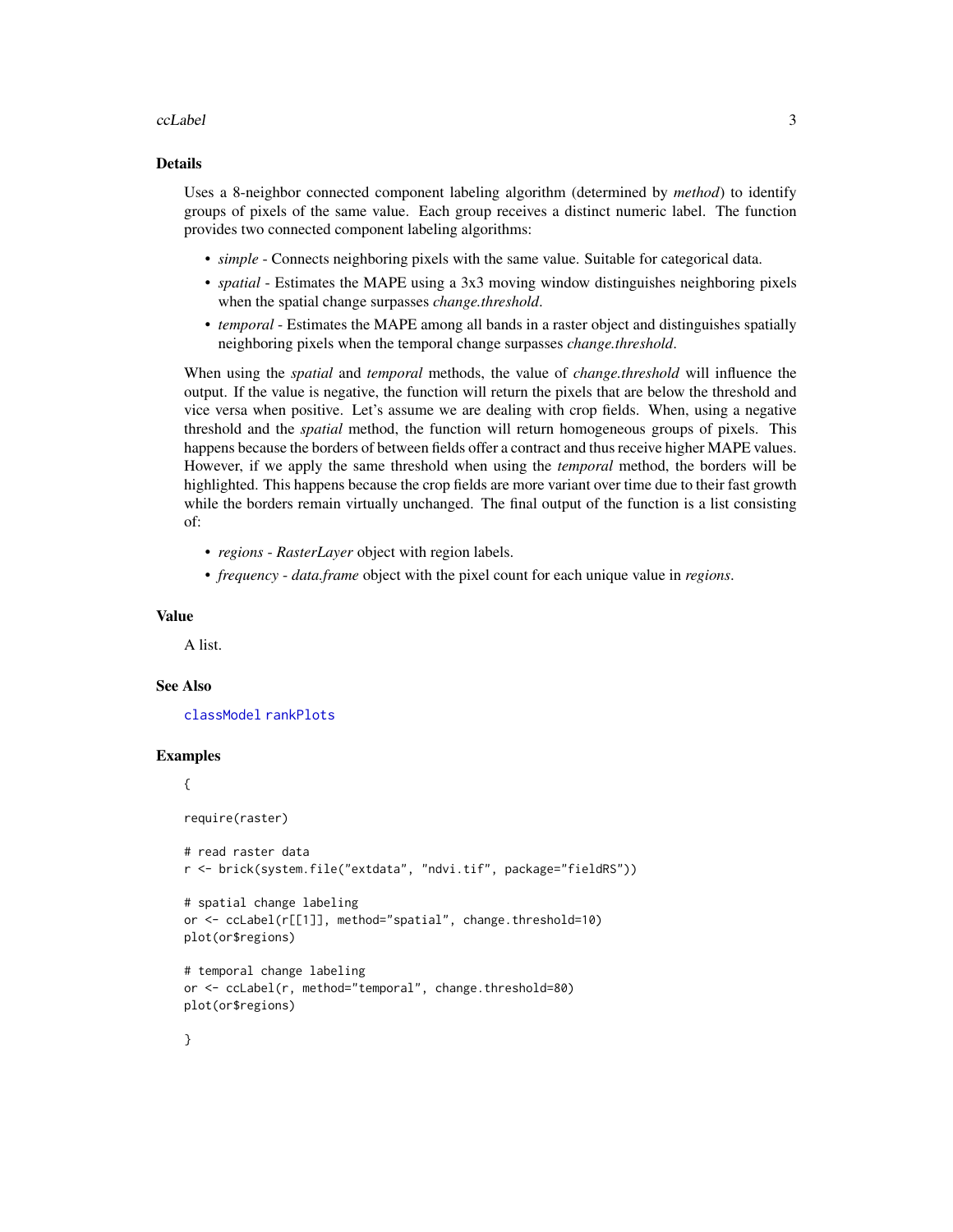<span id="page-3-0"></span>checkOverlap *checkOverlap*

# Description

Reports on how much two spatial objects overlap.

# Usage

checkOverlap(x, y)

# Arguments

|   | A spatial object. |
|---|-------------------|
| y | A spatial object. |

# Details

Uses [intersect](#page-0-0) to report on the percentage of the area of *x* and *y* that coincides with their common spatial overlap.

### Value

A two element numeric *vector*.

# Examples

# {

require(raster)

```
# build polygons
df1 <- data.frame(x=c(1, 5, 10, 2, 1), y=c(10, 9, 8, 7, 10))
df2 <- data.frame(x=c(2, 6, 5, 4, 2), y=c(10, 9, 7, 4, 10))
p <- list(Polygons(list(Polygon(df1)), ID=1),
Polygons(list(Polygon(df2)), ID=2))
p <- SpatialPolygons(p)
# check overlap %
checkOverlap(p[1,], p[2,])
```
}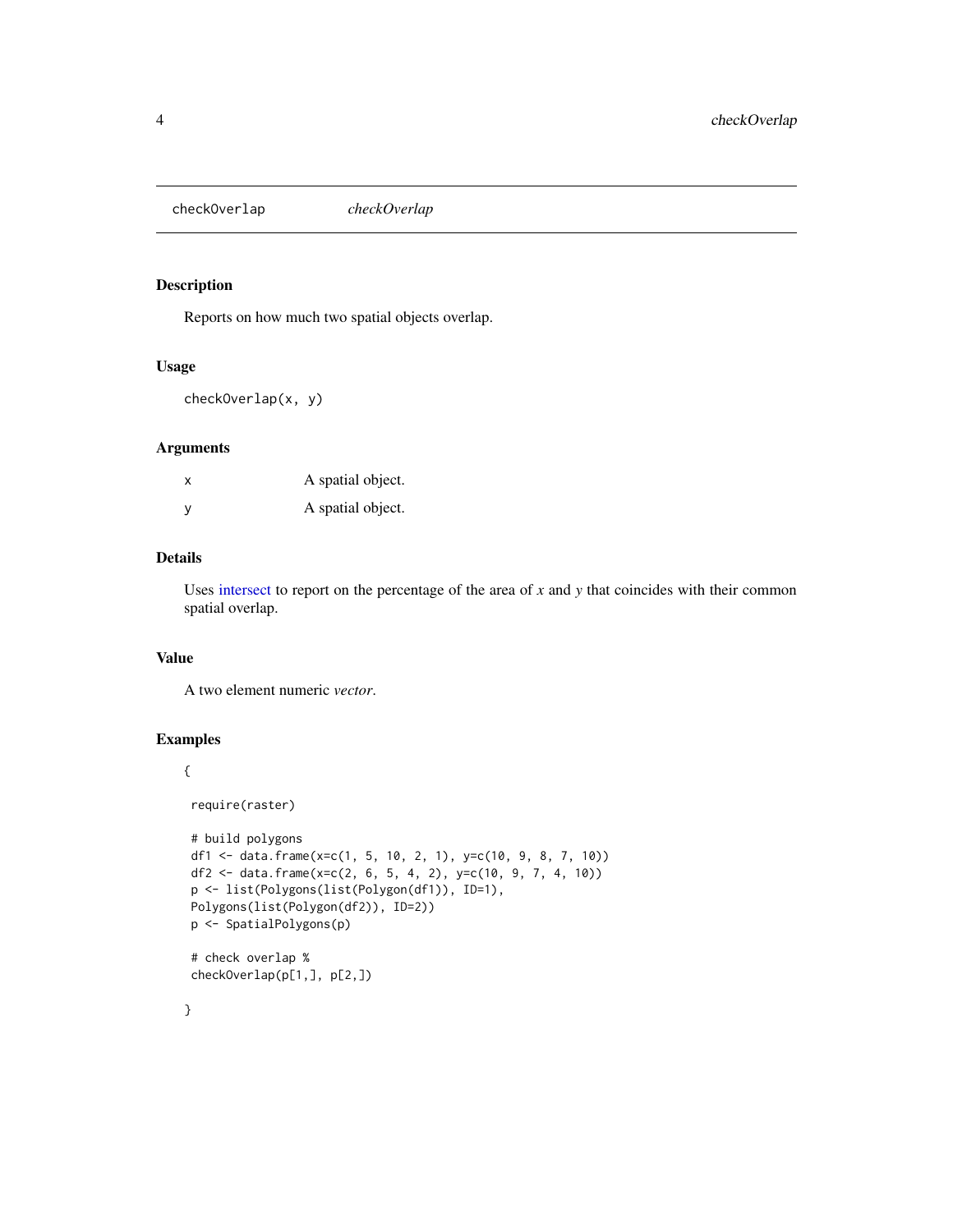<span id="page-4-1"></span><span id="page-4-0"></span>classModel *classModel*

### Description

Derives a spatially-explicit predictive model as well as sample-wise validation.

### Usage

 $classModel(x, y, z, mode = "classification", ...)$ 

### Arguments

| $\mathsf{x}$   | Object of class <i>data.frame</i> .                    |
|----------------|--------------------------------------------------------|
|                | A vector of class <i>character</i> or <i>numeric</i> . |
| $\overline{z}$ | A vector of class <i>character</i> or <i>numeric</i> . |
| mode           | One of "classification" or "regression".               |
|                | Arguments passed to train.                             |

### Details

Uses [train](#page-0-0) to derive a predictive model based on  $x$  - which contains the predictors - and  $y$  - which contains information on the target classes (if *mode* is "classification") or values (if *mode* is "regression"). This method iterates through all samples making sure that all contribute for the final accuracy. To specify how the samples should be split, the user should provide the sample-wise identifiers through *z*. For each unique value in *z*, the function keeps it for validation and the remaining samples for training. This process is repeated for all sample groups and a final accuracy is estimated from the overall set of results. If *mode* is "classification", the function will estimate the overall accuracy for each unique value in *y*. If "regression" is set, the output will be an the coefficient of determination. The classification algorithm and additional commands can be set through *...* using inputs of the [train](#page-0-0) function. Apart from the accuracy assessment, the function stores the performance for each sample. If *mode* is "classification", the function will return a logical vector reporting on the correctly assigned classes. If *mode* is "regression", the function will report on the percent deviation between the original value and it's predicted value. The final output of the function is a list consisting of:

- *sample.validation* Accuracy assessment of each sample.
- *overall.validation* Finally accuracy value for each class (if "classification").
- *r2* Correlation between *y* and the predicted values (if "regression")

# Value

A two element numeric *vector*.

### See Also

[raster2sample](#page-17-1) [poly2sample](#page-13-1) [ccLabel](#page-1-1)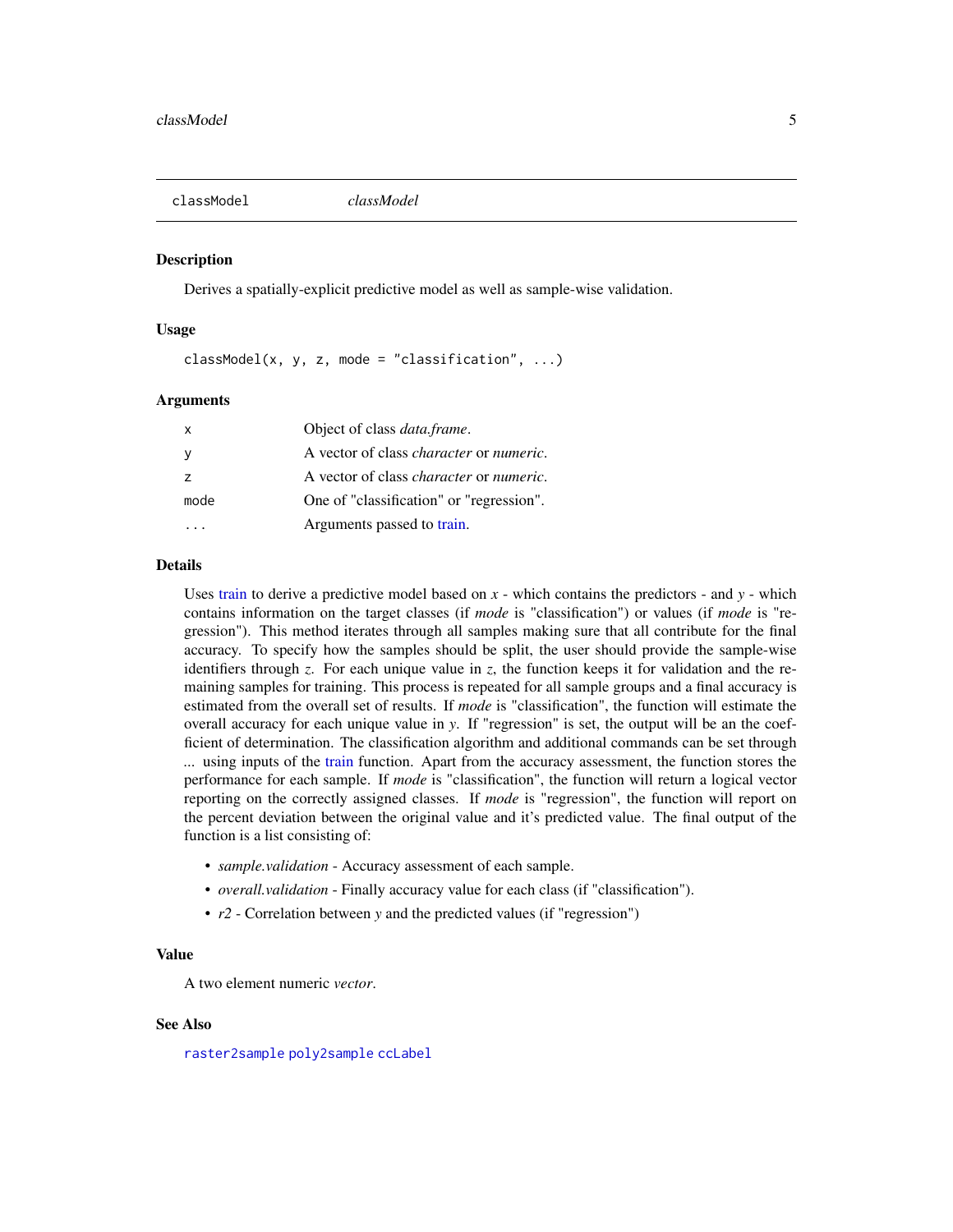# Examples

```
{
require(raster)
# read raster data
r <- brick(system.file("extdata", "ndvi.tif", package="fieldRS"))
# read field data
data(fieldData)
fieldData <- fieldData[c(1:3, 10),]
# extract values for polygon centroid
c <- spCentroid(fieldData)
ev <- as.data.frame(extract(r, c))
cm <- classModel(ev, fieldData$crop, as.character(1:length(fieldData)), method="rf")
}
```
<span id="page-5-1"></span>derivePlots *derivePlots*

# Description

Creates a fishnet from a spatial extent.

# Usage

derivePlots(x, y)

### Arguments

| x | A spatial object.  |
|---|--------------------|
| ٧ | A numeric element. |

### Details

Creates a rectangular fishnet in a *SpatialPolygons* format based on the extent of *x* and the value of *y* which defines the spatial resolution.

# Value

An object of class *SpatialPolygons*.

# See Also

[rankPlots](#page-15-1)

<span id="page-5-0"></span>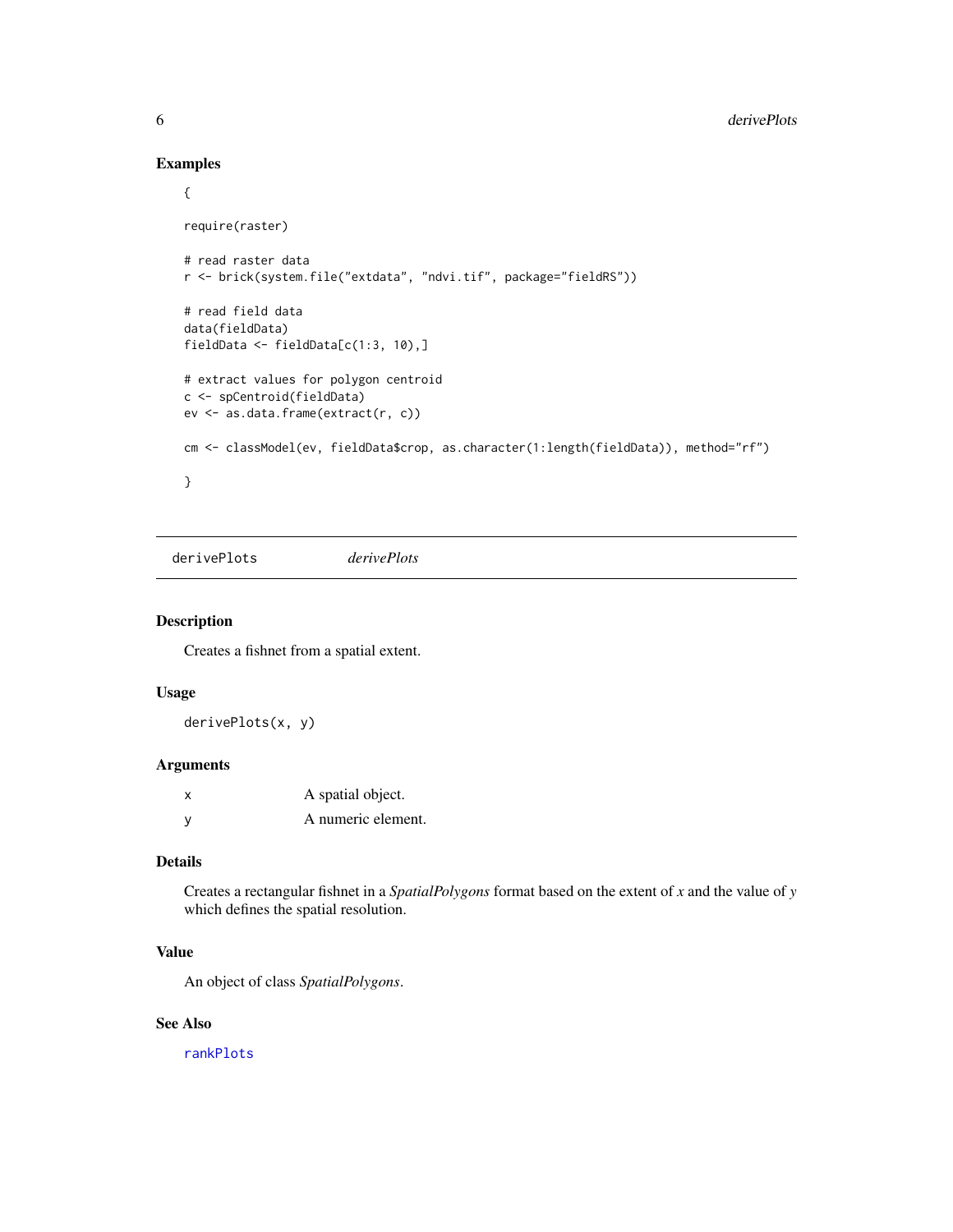### <span id="page-6-0"></span>ecDistance 7 and 2012 1 and 2012 1 and 2012 1 and 2012 1 and 2012 1 and 2012 1 and 2012 1 and 2012 1 and 2012 1 and 2012 1 and 2012 1 and 2012 1 and 2012 1 and 2012 1 and 2012 1 and 2012 1 and 2012 1 and 2012 1 and 2012 1

# Examples

```
{
require(raster)
# read field data
data(fieldData)
# derive plots
g <- derivePlots(fieldData, 1000)
# compare original data and output
plot(fieldData)
plot(g, border="red", add=TRUE)
}
```
<span id="page-6-1"></span>ecDistance *ecDistance*

# Description

Calculates the Euclidean distance among all elements of a SpatialPoints object.

# Usage

```
ecDistance(x)
```
# Arguments

x A *matrix*, *data.frame* or a *SpatialPoints* object.

# Details

compares all elements of *x* and returns the minimum Euclidean distance between them.

# Value

A *matrix*.

# See Also

[spCentroid](#page-20-1)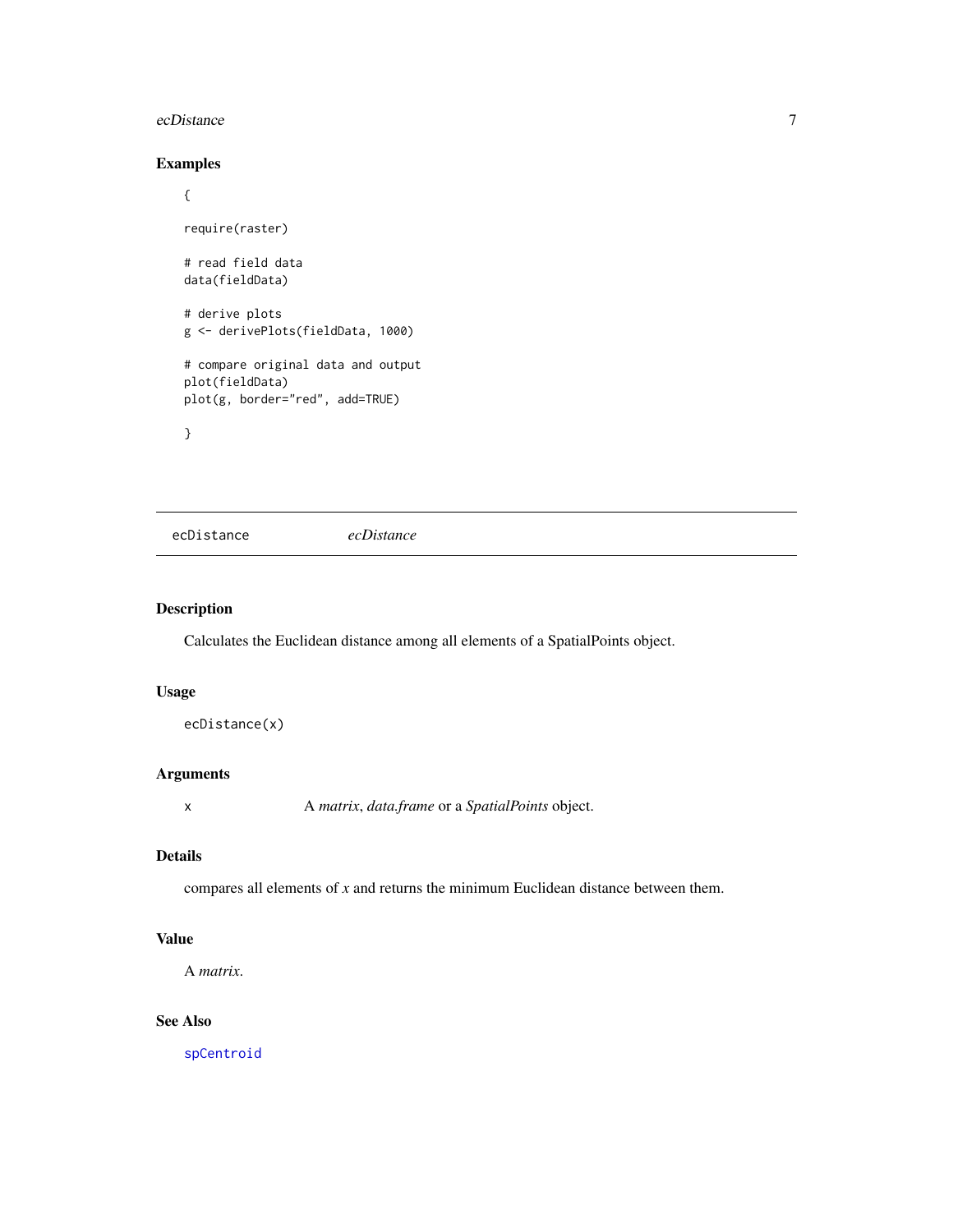### Examples

```
{
require(raster)
# read field data
data(fieldData)
# show distance matrix
head(ecDistance(fieldData))
}
```
<span id="page-7-1"></span>extractFields *extractFields*

# **Description**

Extracts and vectorizes clumps of pixels with equal value within a raster object.

# Usage

 $extractFields(x, method = "simple", smooth.x = FALSE)$ 

# Arguments

| $\mathsf{x}$ | Object of class RasterLayer.  |
|--------------|-------------------------------|
| method       | One of "simple" or "complex". |
| smooth.x     | A logical argument.           |

# Details

Assuming *x* is a classified or segmented image, this function segments it using [ccLabel](#page-1-1) and, draws polygons for each group of connected pixels. The way polygons are drawn depends on the *method* keyword. The function will accept one of the following options:

- *simple* Extracts the center pixel coordinates and builds a polygon based on their minimum convex hull.
- *complex* Extracts the center pixel coordinates and builds a polygon based on their minimum concave hull.

The "simple" approach is a faster but it can lead to poor results when dealing with very complex shapes. For example, crop fields can be rectangular in which case the "simple" method is sufficient. On the other hand, forest belts can have irregular shapes, in which case the "complex" method is more appropriate. By default, the function will use all pixels associated to a region. However, if *smooth.x* is set to TRUE, for each region, the function will remove samples with less than 5 neighbors efectively removing isolated pixels along the edge of a region. The final output is a *SpatialPolygonsDataFrame* reporting on:

<span id="page-7-0"></span>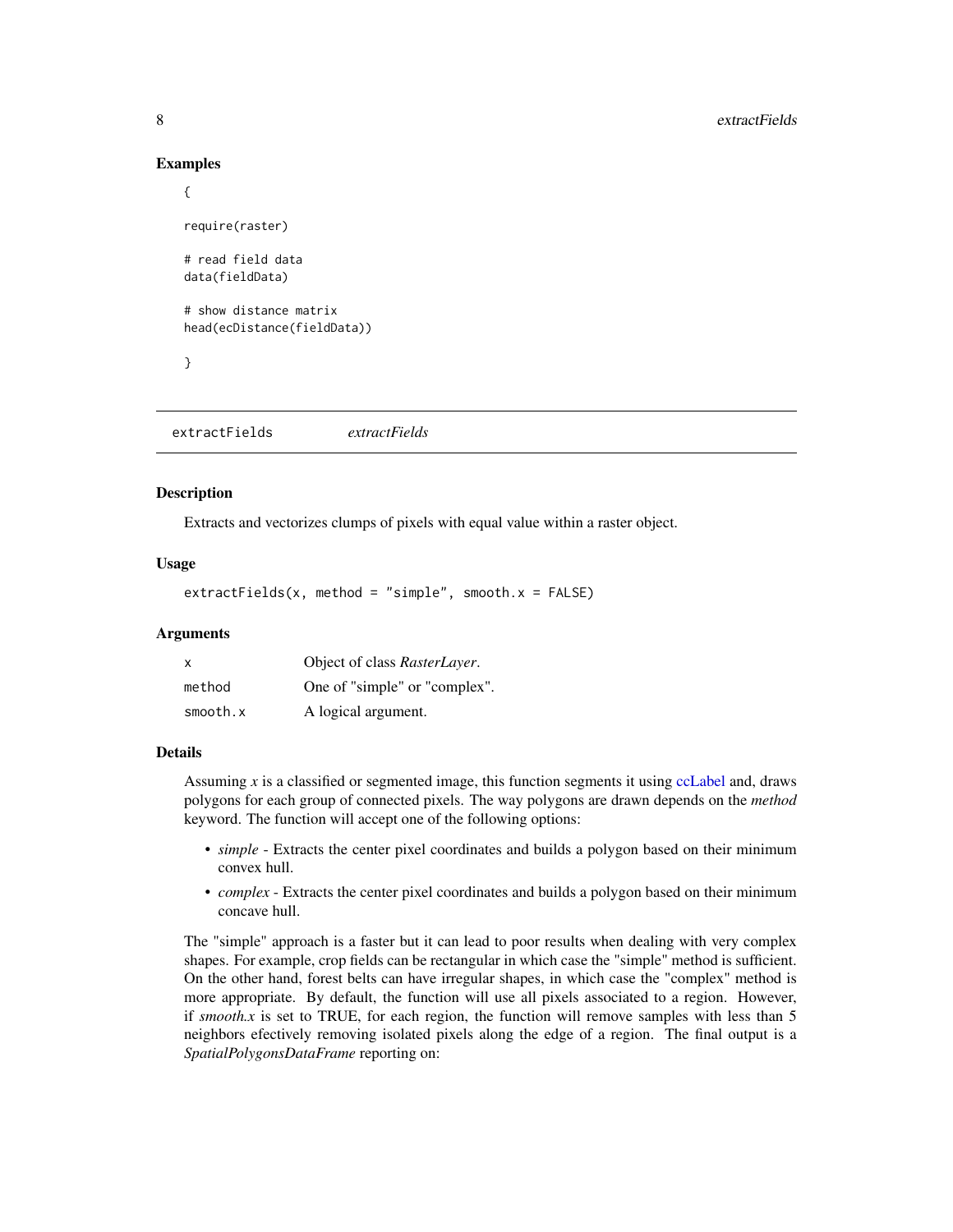### <span id="page-8-0"></span>fieldData 9

- *region.id* Unique polygon identifier corresponding to the original pixel region.
- *area* Polygon Area (in square meters).
- *perimeter* Polygon perimeter (in meters).
- *cover.ratio* Ration between the polygon area and the area of the corresponding pixels.

### Value

A *SpatialPolygonsDataFrame*.

### Examples

### {

```
require(raster)
```

```
# read raster data
r <- brick(system.file("extdata", "ndvi.tif", package="fieldRS"))
```

```
# spatial change labeling
or <- ccLabel(r, method="temporal", change.threshold=-50)$regions
```

```
# convert to polygons and plot (simple)
ef <- extractFields(or[10:30,10:30, drop=FALSE])
plot(ef)
```

```
# convert to polygons and plot (complex)
ef <- extractFields(or[10:30,1:30, drop=FALSE], method="complex")
plot(ef, border="red", add=TRUE)
```

```
# convert to polygons and plot (complex and smoothed)
ef <- extractFields(or[10:30,1:30, drop=FALSE], method="complex", smooth.x=TRUE)
plot(ef, border="blue", add=TRUE)
```

```
}
```
fieldData *Polygon shapefile.*

### Description

Ground truth data on crop types collected in Uzbekistan.

# Usage

data(fieldData)

# Format

A SpatialPolygonsDataFrame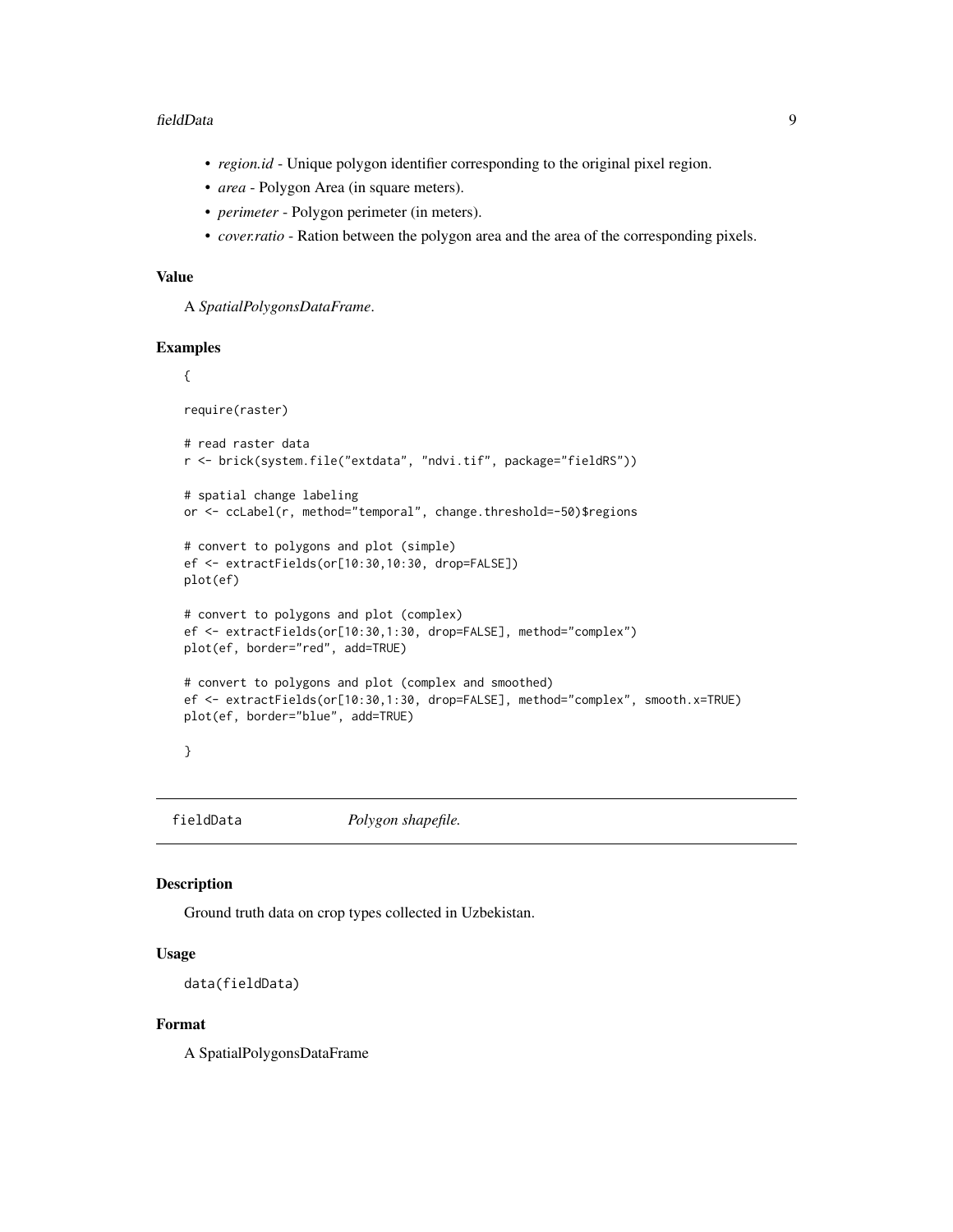# Details

- cropCrop type.
- dateSampling date.
- areaArea in m^2.

fieldRS *fieldRS.*

# Description

Example datasets of the fieldRS package

geCheck *geCheck*

### Description

Finds overlaps between polygons in the same shapefile.

# Usage

geCheck(x)

# Arguments

x An object of class *SpatialPolygons* or *SpatialPolygonsDataFrame*.

### Details

compares all elements of *x* and returns a a list containing:

- *overlap.df data.frame* where each row shows the indices of which two polygons overlap.
- *overlap.shp SpatialPointsDataFrame* with the actual overlap for each row in *overlap.df*.

# Value

A *list*.

### See Also

[spCentroid](#page-20-1) [ecDistance](#page-6-1)

<span id="page-9-0"></span>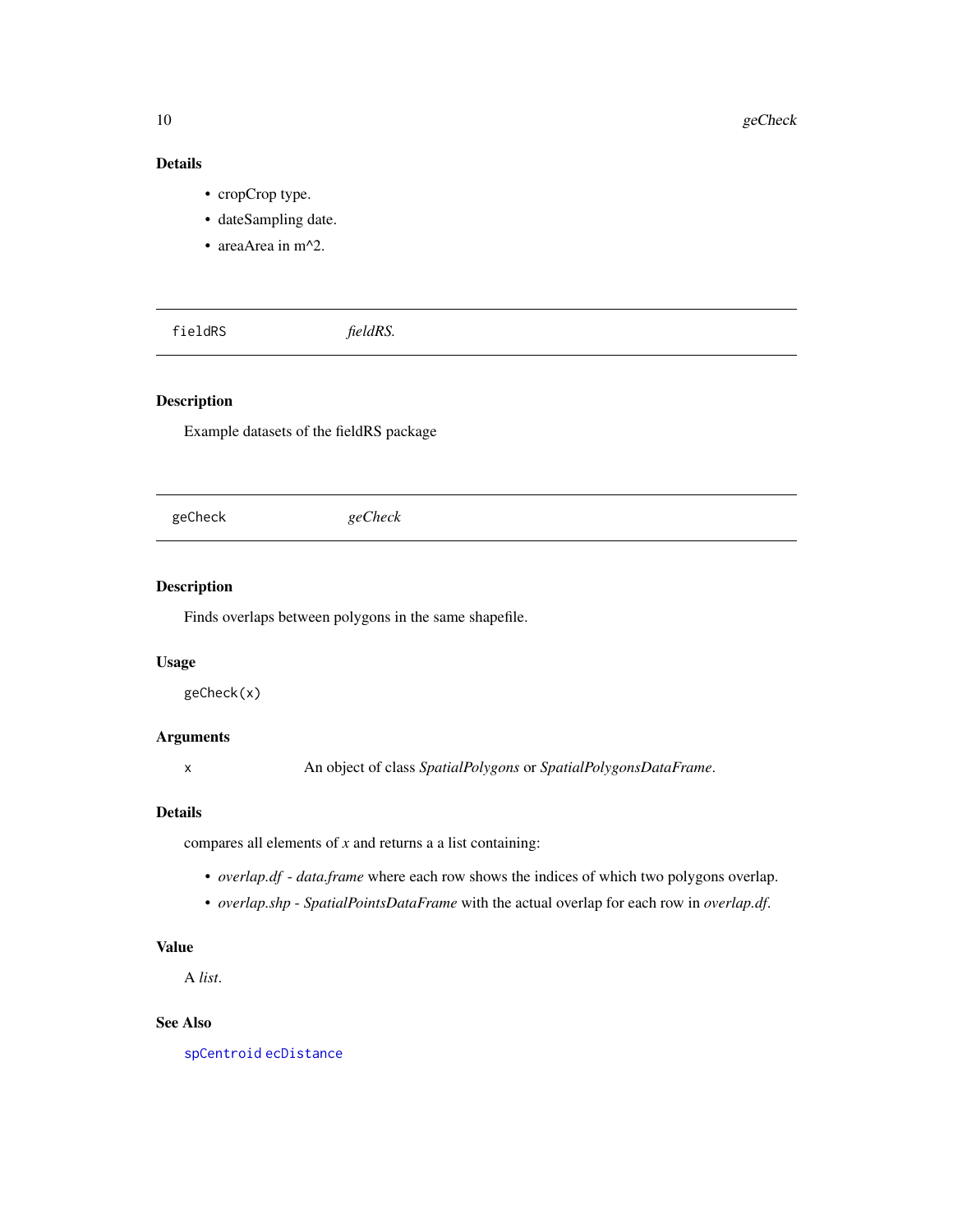### <span id="page-10-0"></span>labelCheck 11

# Examples

```
{
require(raster)
# build polygons
df1 <- data.frame(x=c(1, 5, 10, 2, 1), y=c(10, 9, 8, 7, 10))
df2 <- data.frame(x=c(2, 6, 5, 4, 2), y=c(10, 9, 7, 4, 10))
p <- list(Polygons(list(Polygon(df1)), ID=1),
Polygons(list(Polygon(df2)), ID=2))
p <- SpatialPolygons(p)
# check overlap
co <- geCheck(p)
# show distance matrix
plot(p)
plot(co$overlap.shp, col="red", add=TRUE)
}
```
labelCheck *labelCheck*

### Description

helps fix spelling mistakes in the labels of a set of samples.

### Usage

 $labelCheck(x, y, z, auto = FALSE)$ 

### Arguments

| x    | Vector of class <i>character</i> .  |
|------|-------------------------------------|
|      | Vector of class <i>character</i> .  |
|      | Vector of class <i>character</i> .  |
| auto | Logical argument. Default is FALSE. |

# Details

If *y* and *z* are missing, the function will return the unique values among all the elements of *y*. Otherwise, the function will provide a corrected copy of *y*. Additionally, the function will count the number of records for each of the unique labels from which a plot will be built. The final output consists of:

- *unique.labels* Unique labels in the output.
- *corrected.labels* Corrected labels in *x*.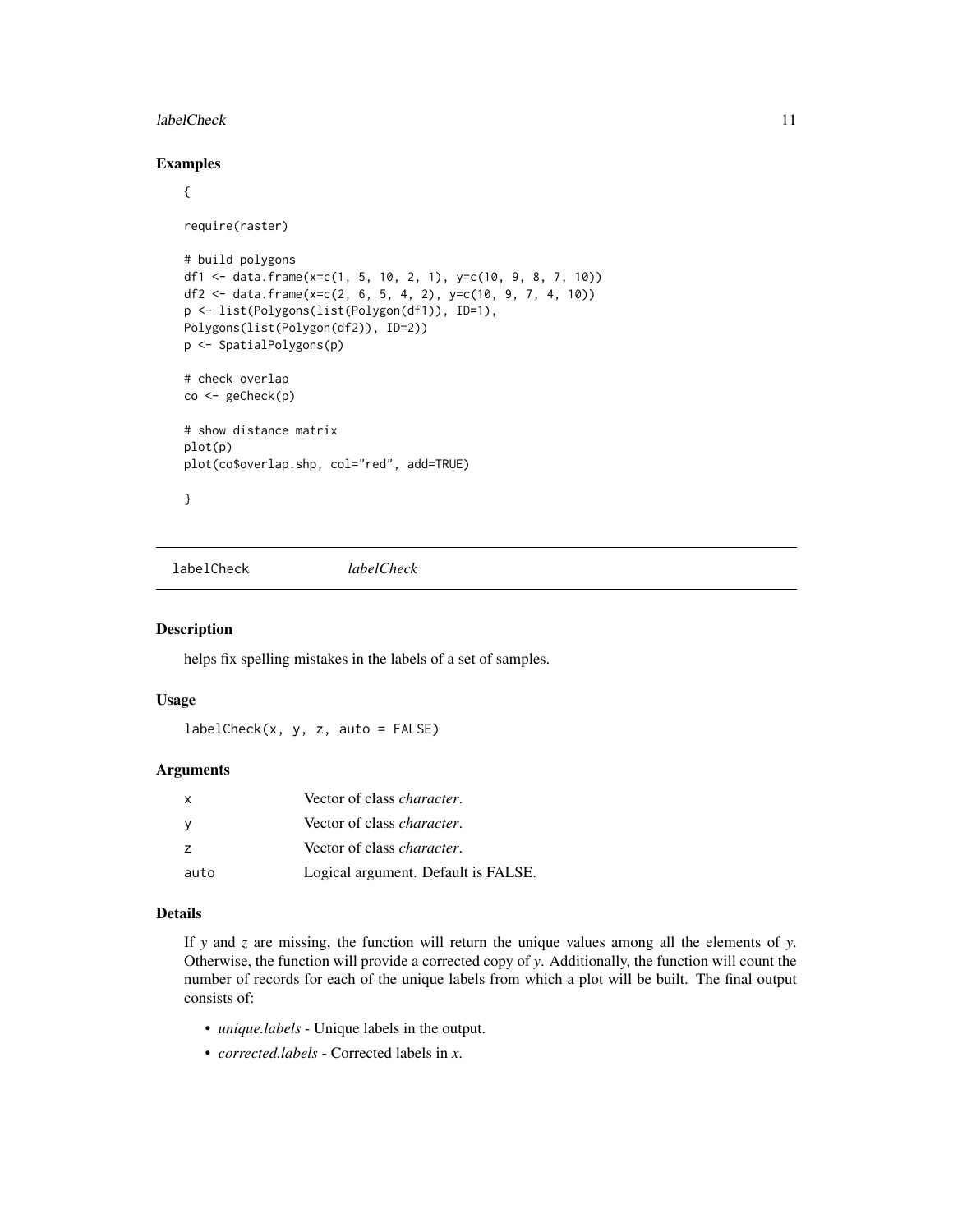- <span id="page-11-0"></span>• *label.count* - Count of occurrences in *unique.labels* per each element in *x*.
- *label.count.plot* Plot of *label.count*.

If *auto* is set to TRUE, the user can ignore *z* to correct the existing labels. Instead, the user can provide all the potential cases through *y*. Then, for each element in *x*, the function will return the most similar element in *y* using the [stringdist](#page-0-0) function.

### Value

A *character* vector.

# See Also

[extractFields](#page-7-1)

<span id="page-11-1"></span>mape *mape*

### Description

Mean Absolute Percent Error (MAPE).

### Usage

 $mape(x, na.rm = TRUE)$ 

### Arguments

|       | A vector of class <i>numeric</i> .                          |
|-------|-------------------------------------------------------------|
| na.rm | Logical. Should the NA values be excluded. Default is TRUE. |

# Details

Estimates the Mean Absolute Percent Error (MAPE) for a given vector. The MAPE compares the individual values against their mean and translates the mean of the differences into a percent deviation from the mean of the vector. The MAPE is estimated as:

$$
100/length(x)*sum(abs((x-mean(x))/x))
$$

# Value

A *numeric* element.

# See Also

[relative.freq](#page-18-1) [ccLabel](#page-1-1)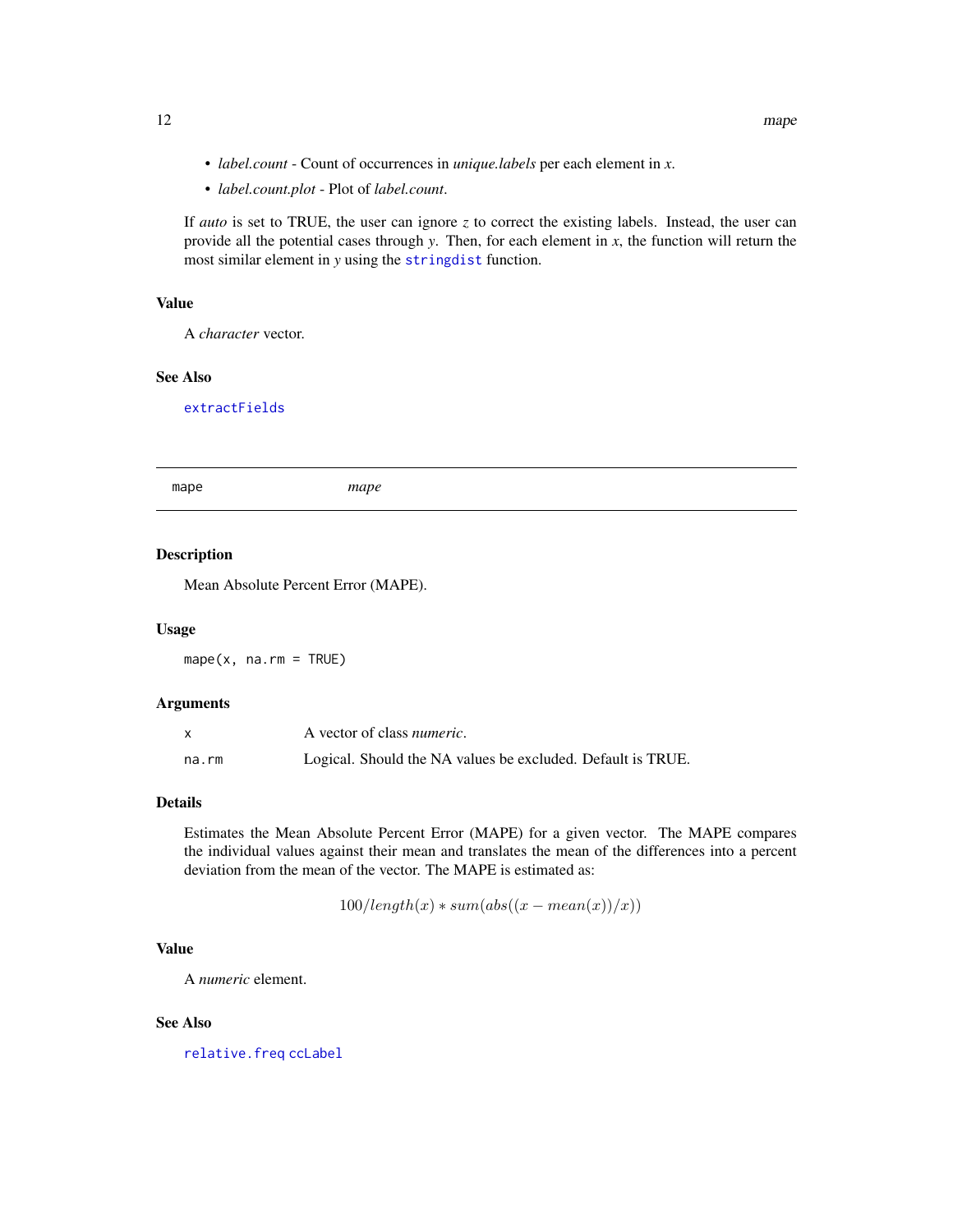### <span id="page-12-0"></span>pixFilter that the contract of the contract of the contract of the contract of the contract of the contract of the contract of the contract of the contract of the contract of the contract of the contract of the contract of

# Examples

```
{
x \leq -c(0.1, 0.3, 0.4, 0.1, 0.2, 0.6)m \leq - \text{mape}(x)}
```
pixFilter *pixFilter*

# Description

Erosion and dilation filter of a raster image.

### Usage

pixFilter(x, y, method)

# Arguments

| X      | Object of class RasterLayer.                            |
|--------|---------------------------------------------------------|
| - V    | A <i>numeric</i> element.                               |
| method | A <i>character</i> element. One of "erode" or "dilate". |

### Details

Uses [focal](#page-0-0) to filter *x* using either an erosion or a dilation filter, specified by *method*. If "erosion" is chosen, the function will identify and filter out border pixels around each cluster of pixels in *x*. Small or isolated groups of pixels will also be removed. If "dilation" is set, the function will increase the size of each cluster of pixels and simultaneously remove all gaps within them. The size of the buffer used in this function is defined by *y* and is expressed in number of pixels.

# Value

A *RasterLayer*.

# Examples {

```
require(raster)
```

```
# read raster data
r <- raster(system.file("extdata", "ndvi.tif", package="fieldRS")) > 2000
r[r == 0] < -NA# filter image (3x3 erosion)
```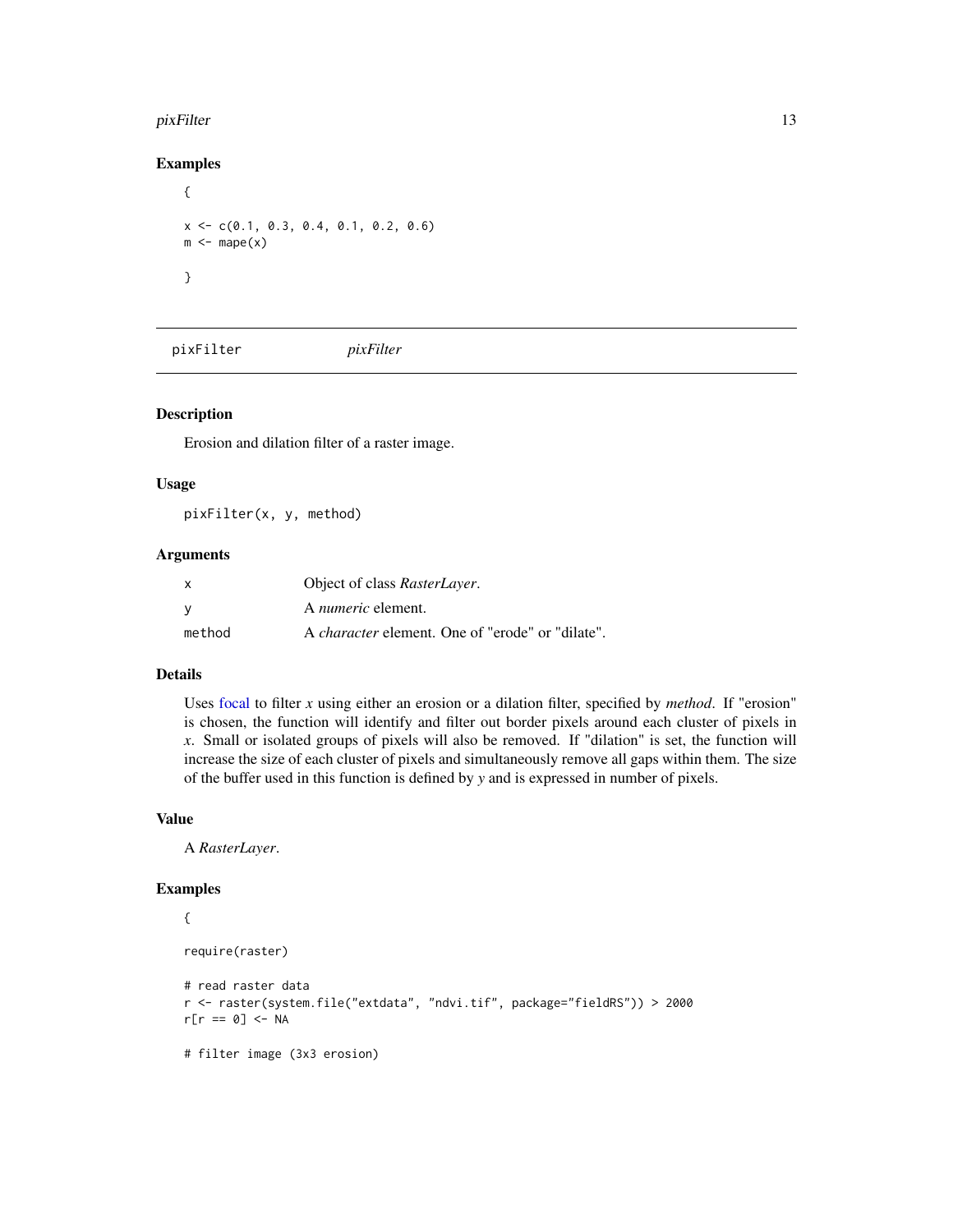```
or <- pixFilter(r, 1, "erode")
plot(r)
plot(or)
#' # filter image (3x3 dilation)
or <- pixFilter(r, 1, "dilate")
plot(r)
plot(or)
}
```
<span id="page-13-1"></span>poly2sample *poly2sample*

### Description

Converts a raster grid to point samples based on a overlapping polygon.

### Usage

 $poly2sample(x, y, presence.i d = TRUE, min.core = 0)$ 

### Arguments

| $\mathsf{x}$ | Object of class SpatialPolygons or SpatialPolygonDataFrame. |
|--------------|-------------------------------------------------------------|
| <b>V</b>     | A raster object or a numeric element.                       |
| preserve.id  | Logical. Should the output be polygon-wide?                 |
| min.cover    | A numeric element between 0 and 1.                          |

### Details

*poly2Sample* extends on the [rasterize](#page-0-0) function from the raster package making it more efficient over large areas and converting its output into point samples rather than a raster object. For each polygon in (*"x"*), *poly2sample* extracts the overlapping pixels of a reference grid. Then, for each pixel, the function estimates the percentage of it that is covered by the reference polygon. If *y* is a raster object, the function will use it as a reference grid. If *y* is a numeric element, the function will build a raster from the extent of *x* and a resolution equal to *y*. Sometimes, two or more polygons can cover the same pixel. When this happens, the function will assign this pixel to each of the overlapping polygons and thus replicate this sample. When we want to analyze each polygon individually this can be useful. However, if e.g. the polygons are all of same class and we want to avoid replicated samples, we can set *preserve.id* to FALSE. When doing so, the function will identify all the unique pixels covered polygons and for, the duplicated it will sum the percent cover values. Points with percent values below *min.cover* will be omitted from the output.

### Value

A *SpatialPointsDataFrame* with sampled pixels reporting on polygon percent coverage.

<span id="page-13-0"></span>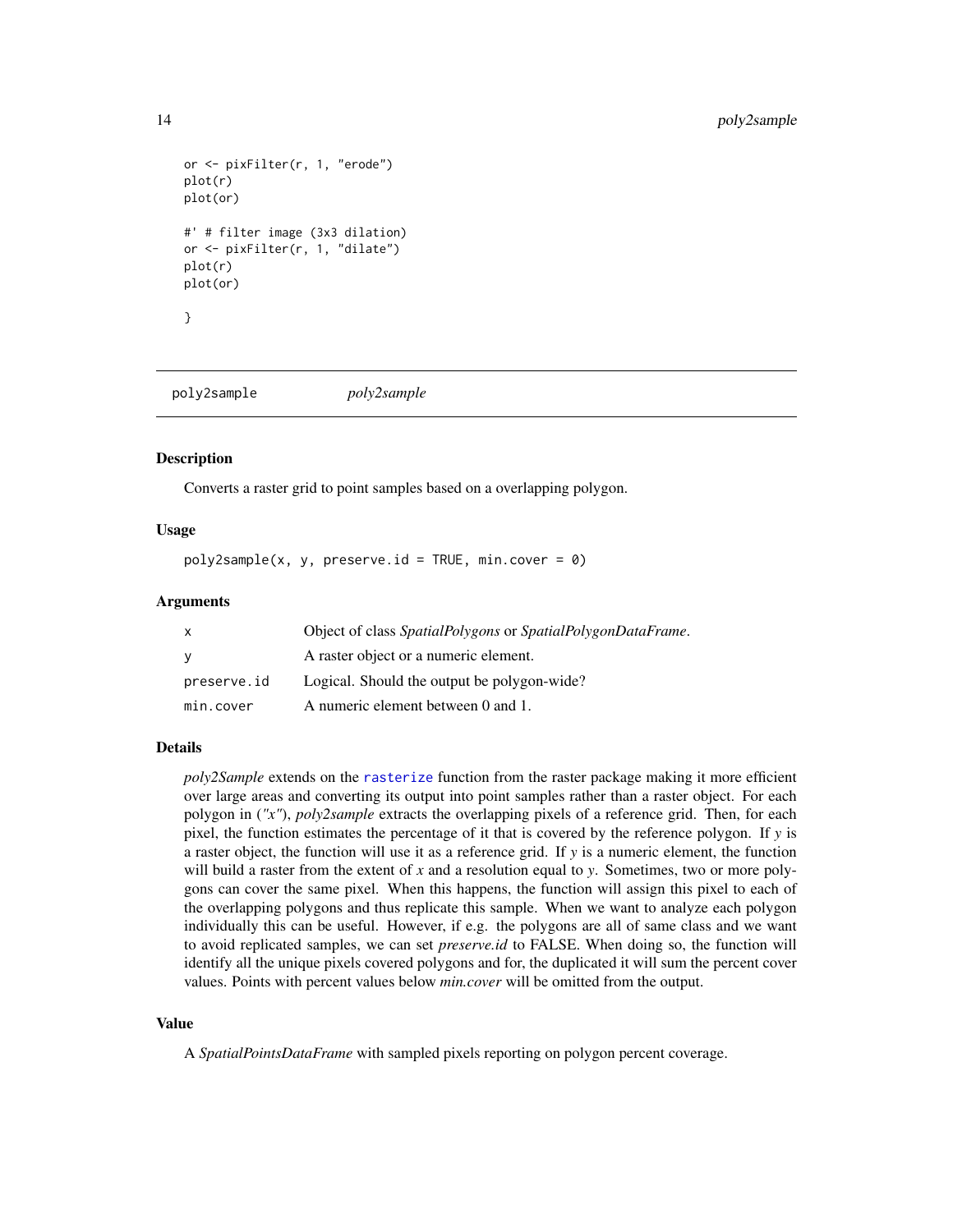<span id="page-14-0"></span>predictive.model1 15

# See Also

[raster2sample](#page-17-1) [ccLabel](#page-1-1)

# Examples

```
{
 require(raster)
 # read raster data
 r <- raster(system.file("extdata", "ndvi.tif", package="fieldRS")[1])
 # read field data
 data(fieldData)
 fieldData <- fieldData[1,]
 # extract samples
 samples <- poly2sample(fieldData, r)
}
```
predictive.model1 *Predictive classification model accuracy (class-wise)*

# Description

Sample-wise validation returned by classModel().

# Usage

```
data(predictive.model1)
```
### Format

A logical vector.

predictive.model2 *Predictive classification model accuracy (overall)*

# Description

Class-wise F1-score returned by classModel().

# Usage

data(predictive.model2)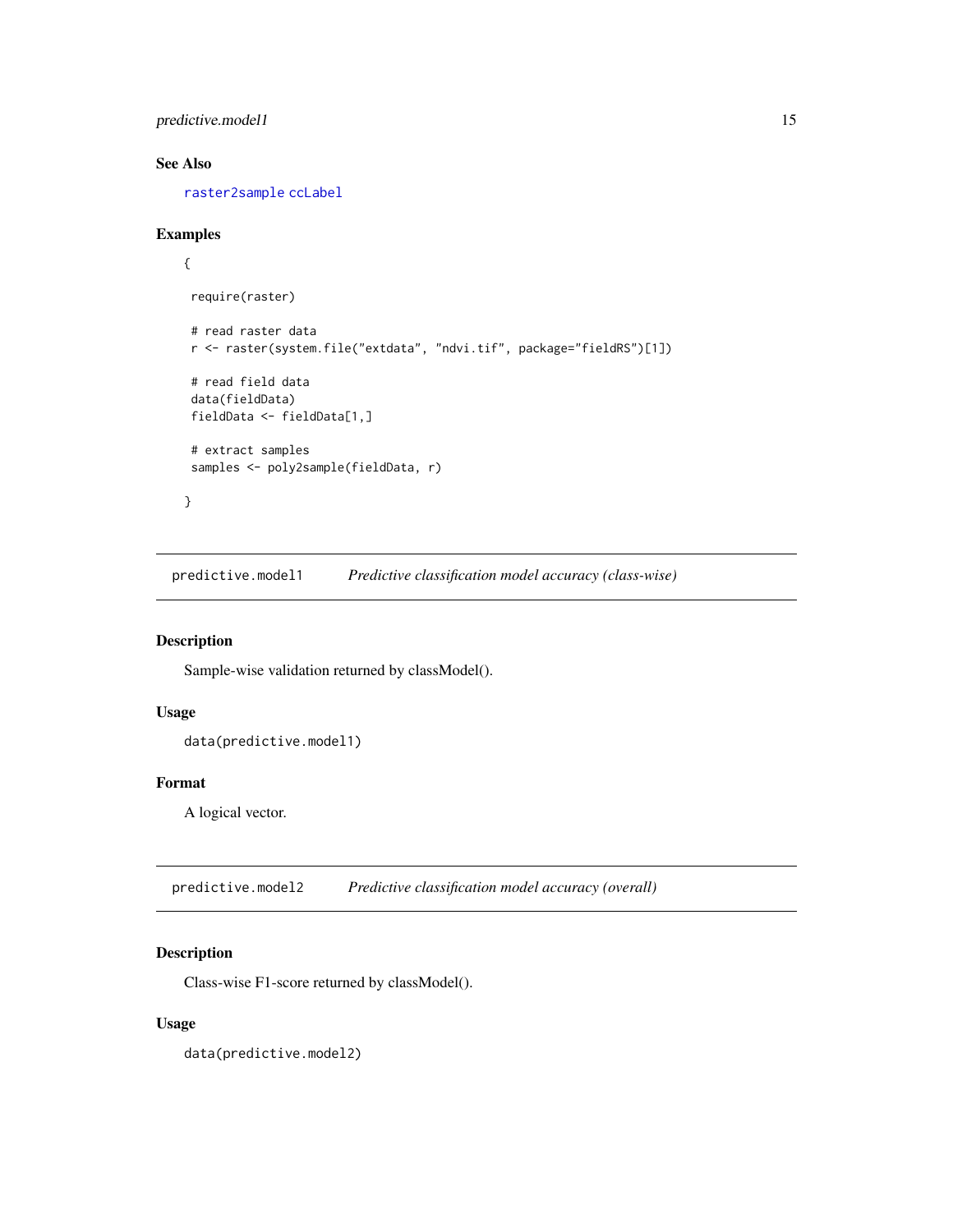<span id="page-15-0"></span>16 rankPlots

# Format

A data.frame

<span id="page-15-1"></span>rankPlots *rankPlots*

# Description

helps fix spelling mistakes in the labels of a set of samples.

### Usage

```
rankPlots(
  x,
 y,
  z,
 min.size = 1,
 priority = c("diversity", "richness", "patch_count", "pixel_frequency",
    "road_distance")
)
```
### Arguments

| $\mathsf{X}$ | Object of class RasterLayer, RasterStack or RasterBrick.     |
|--------------|--------------------------------------------------------------|
| y            | Object of class SpatialPolygons or SpatialPolygonsDataFrame. |
|              | Object of class SpatialLines or SpatialLinesDataFrame.       |
| min.size     | Numeric element.                                             |
| priority     | Character vector.                                            |

### Details

For each polygon in *y*, the function will determine the distance between its centroid and the nearest road provided through *z*, count the number of classes in *x* and the number of patches of connected pixels and report on the proportion of non NA values. The patch count can be restricted to those with a size greater *min.size* which specifies the minimum number of pixels per patch. Then, the function will use this data to rank the elements of *y* according to the order of the keywords in *priority*. The user can choose one or more of the following keywords:

- *diversity* Priority given to the highest Shannon, class diversity.
- *richness* Priority given to the highest class richness (number of classes in plot / total number of classes).
- *pixel\_frequency* Priority given to the highest non-NA pixel count.
- *patch\_count* Priority given to the highest patch count.
- *road\_distance* Priority given to shortest distance.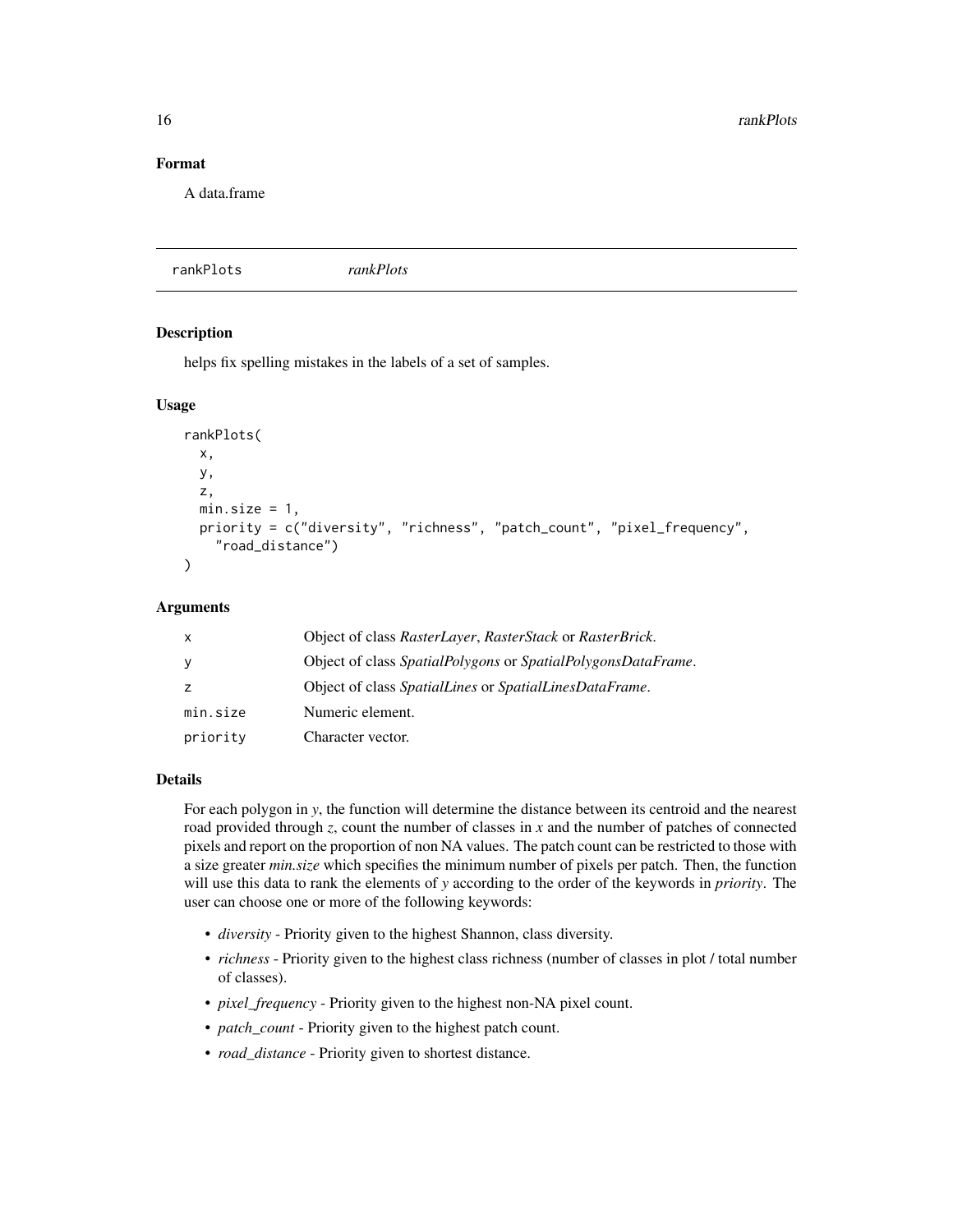### <span id="page-16-0"></span>**rankPlots** 17

The final output is a *data.frame* reporting on:

- *x* Polygon centroid x coordinate.
- *y* Polygon centroid y coordinate.
- *mape* Mean Absolute Percent Error.
- *diversity* Class diversity.
- *richness* Class richeness.
- *pixel.frequency* Number of non-NA pixels.
- *road.distance* Linear distance to the closest road.
- *ranking* Priority ranking

# Value

A list.

# See Also

[derivePlots](#page-5-1) [ccLabel](#page-1-1)

# Examples

# {

```
require(raster)
require(RStoolbox)
require(ggplot2)
# read raster data
r <- brick(system.file("extdata", "ndvi.tif", package="fieldRS"))
# read road information
data(roads)
# unsupervised classification with kmeans
uc <- unsuperClass(r, nSamples=5000, nClasses=5)$map
# derive potential sampling plots
pp <- derivePlots(uc, 1000)
# plot ranking
pp@data <- rankPlots(uc, pp, roads)
# plot output
gp <- fortify(pp, region="ranking")
ggplot(gp, aes(x=long, y=lat, group=group, fill=as.numeric(id))) +
geom_polygon() + scale_fill_continuous(name="Ranking")
```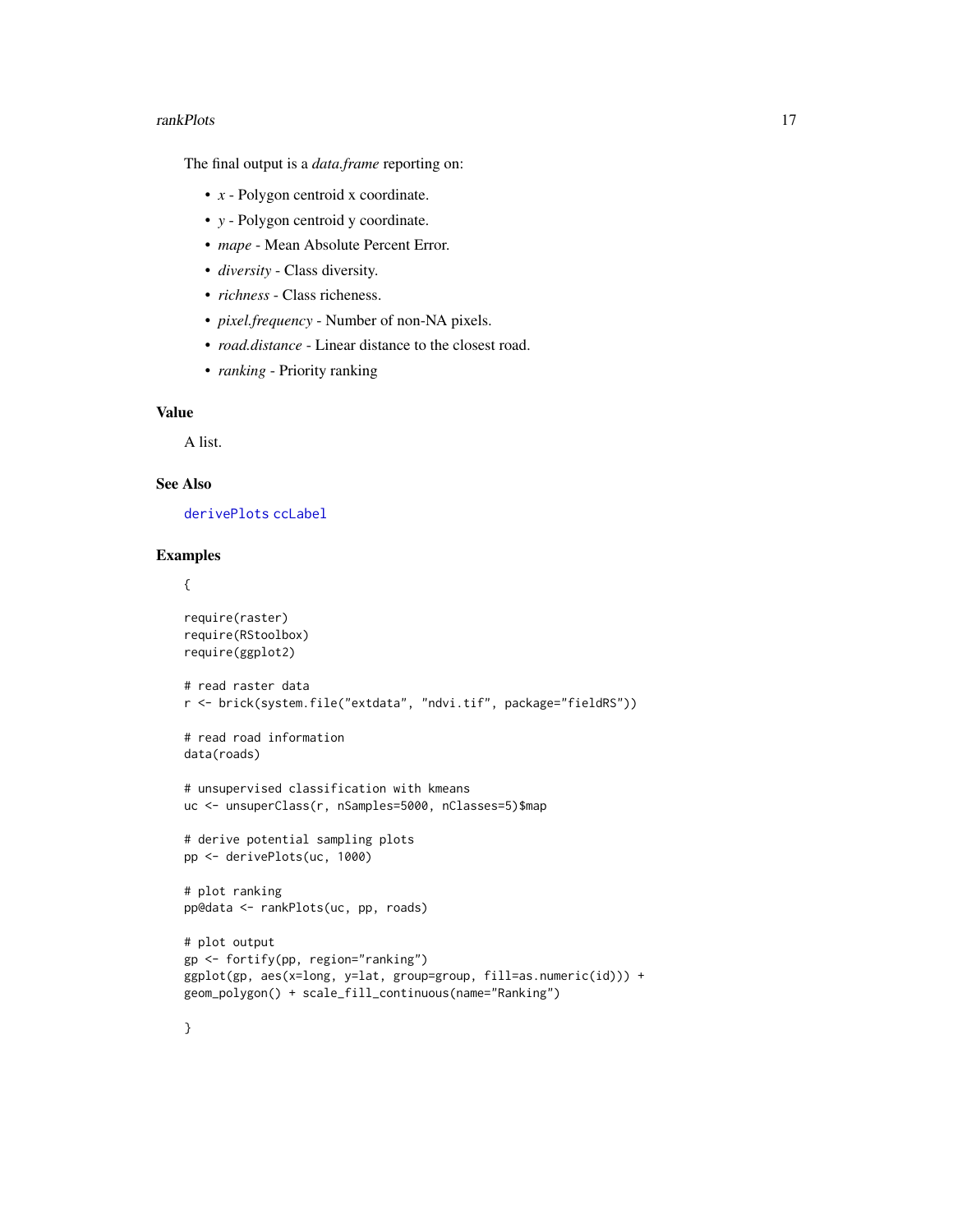<span id="page-17-1"></span><span id="page-17-0"></span>raster2sample *raster2sample*

### Description

Converts a raster grid to points.

# Usage

raster2sample(x)

# Arguments

x Object of class *SpatialPolygons* or *SpatialPolygonDataFrame*.

# Details

*poly2Sample* extends on the [rasterToPoints](#page-0-0) function from the raster package. For each non-NA pixel in *x*, the function will use 3x3 moving window and report on the frequency of non-NA pixels. This can be useful to identify "pure" samples within a clump of pixels (i.e. high frequency) as well as mixed pixels along their borders (i.e. low frequency). The output is a *SpatialPointsDataFrame* reporting on:

- *x* x coordinate.
- *y* y coordinate.
- *cover* Non-NA value frequency.
- *id* Corresponding raster value in *x*.

## Value

A *SpatialPointsDataFrame* with sampled pixels reporting on pixel compactness.

### See Also

[poly2sample](#page-13-1) [ccLabel](#page-1-1)

### Examples

```
{
require(raster)
 # load example image
r <- raster(system.file("extdata", "ndvi.tif", package="fieldRS")[1])
r[r < 5000] <- NA
# extract samples
 samples <- raster2sample(r)
```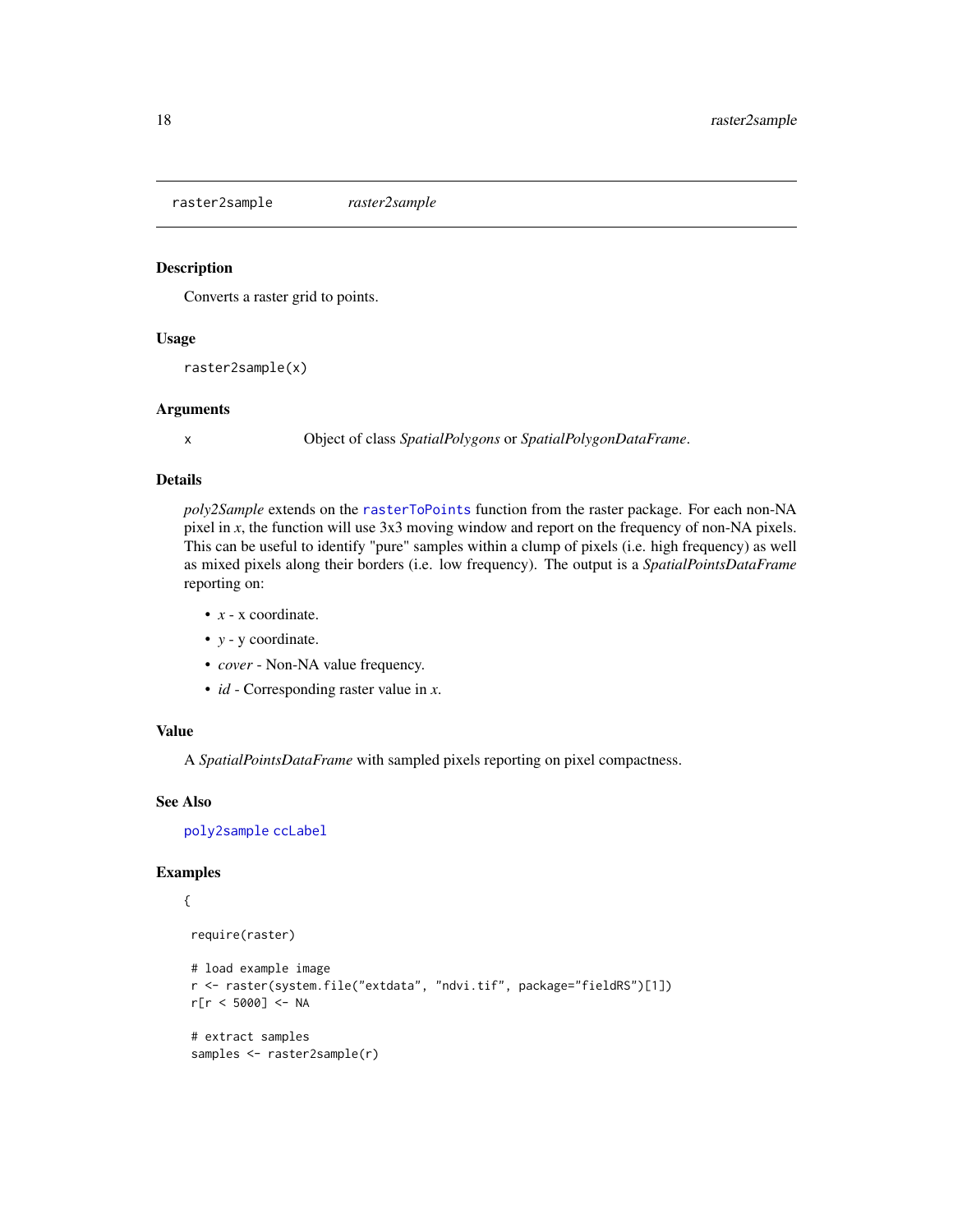<span id="page-18-0"></span>}

referenceProfiles *Reference profiles.*

# Description

Reference NDVI profiles of selected classes.

### Usage

```
data(referenceProfiles)
```
# Format

A data.frame

<span id="page-18-1"></span>relative.freq *relative.freq*

# Description

Estimate the relative frequency of non-NA pixels.

# Usage

relative.freq(x, na.rm = TRUE)

# Arguments

| X     | A vector of class <i>numeric</i> or an object of class <i>rasterLayer</i> . |
|-------|-----------------------------------------------------------------------------|
| na.rm | Logical. Should the NA values be excluded. Default is TRUE.                 |

# Details

Estimates the relative frequency of non-NA values.

# Value

A *numeric* element or an object of class *RasterLayer*.

# See Also

[mape](#page-11-1)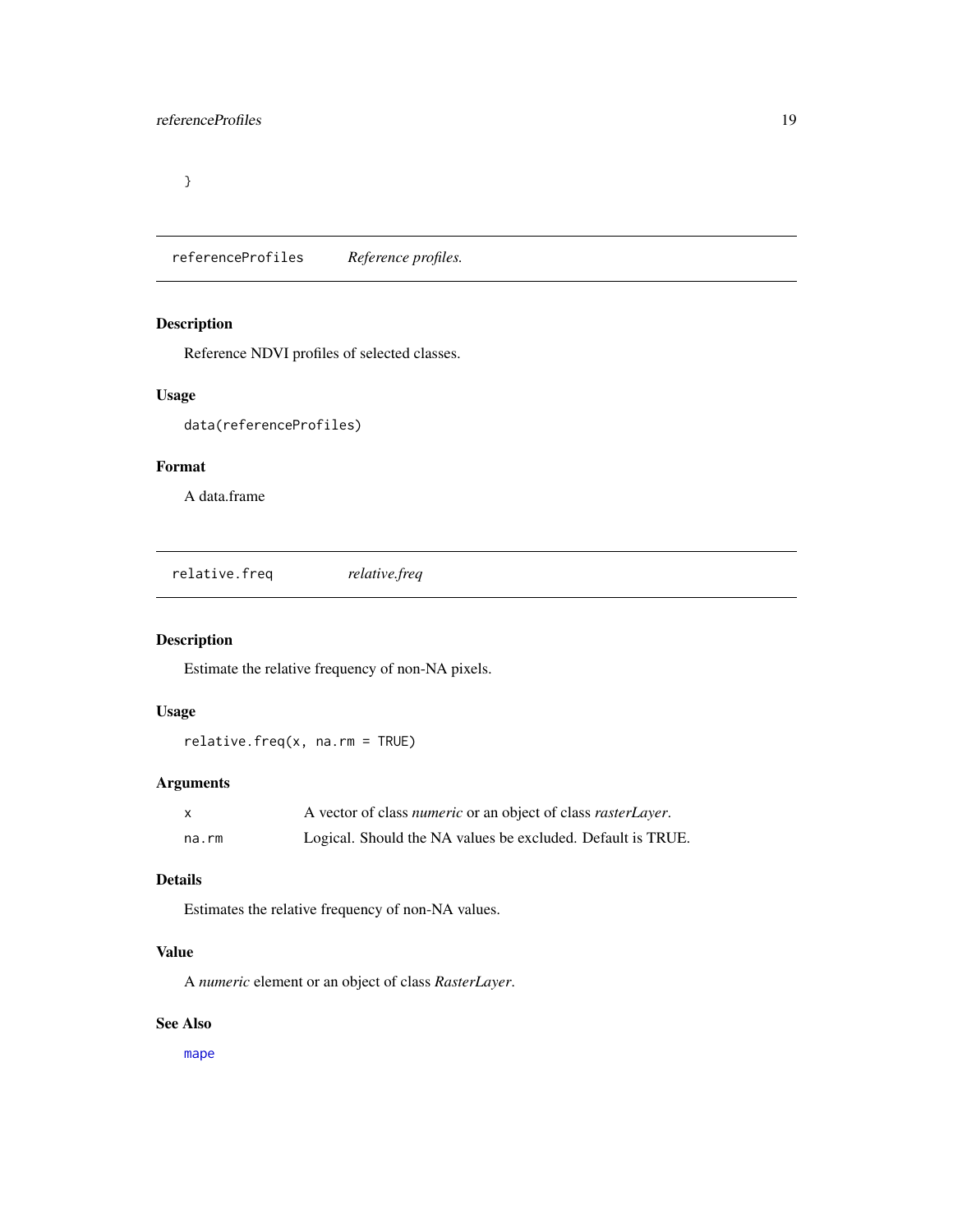20 samples 1

# Examples

```
{
x \leq -c(1, 1, 1, NA, NA, 1, NA)f <- relative.freq(x, na.rm=TRUE)
}
```
roads *Road shapefile.*

# Description

Road shapefile information extract from Open Street Map.

# Usage

data(roads)

# Format

A SpatialLinesDataFrame

samples1 *Pixel sample shapefile.*

# Description

Samples derived from the fieldData dataset with poly2sample().

# Usage

```
data(samples1)
```
# Format

A SpatialLinesDataFrame

<span id="page-19-0"></span>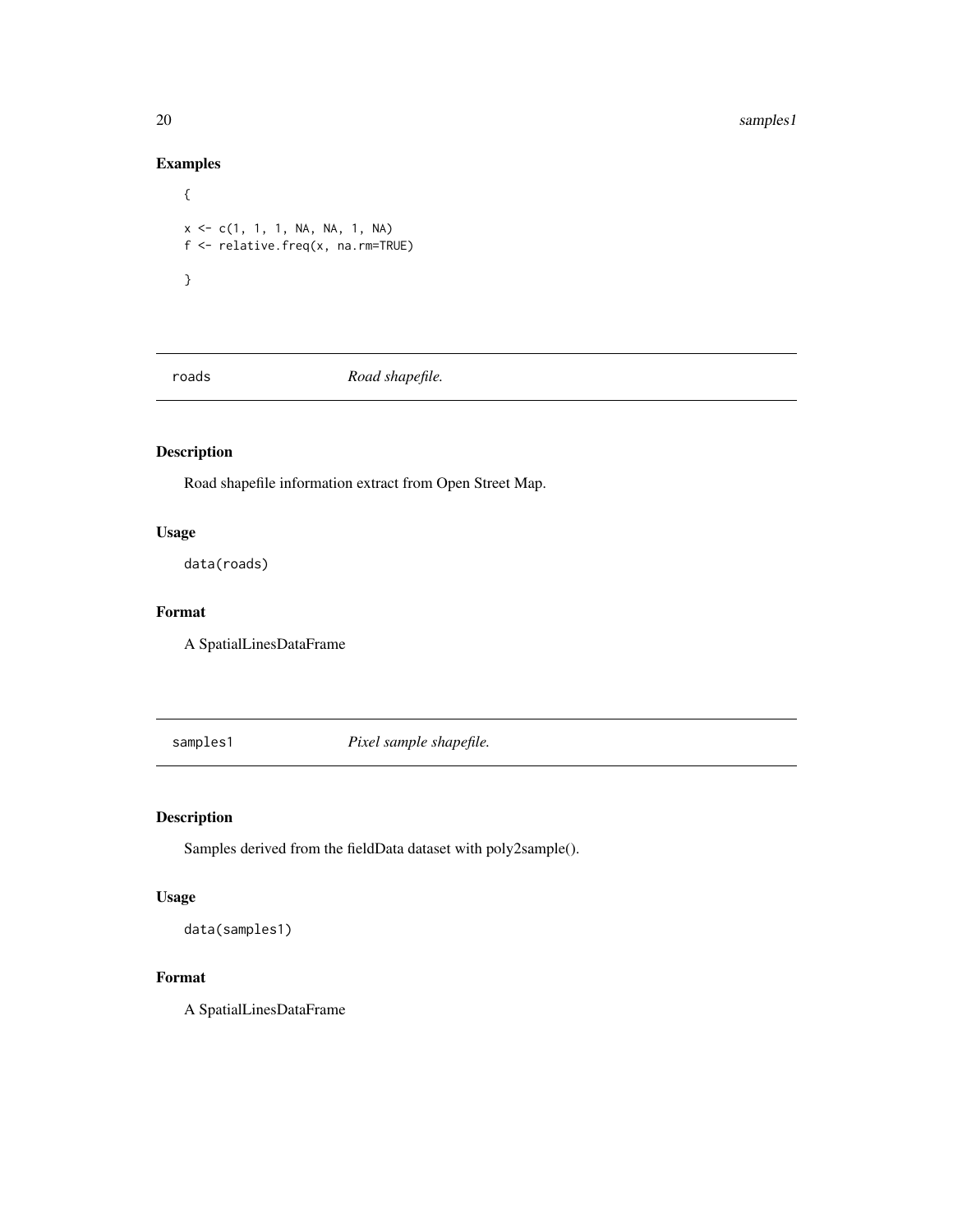<span id="page-20-1"></span><span id="page-20-0"></span>spCentroid *spCentroid*

# Description

Aggregates a spatial object into regions.

# Usage

```
spCentroid(x)
```
# Arguments

x An object of class *SpatialPoints* or *SpatialPolygons*.

### Details

Returns the centroid of each element in *x*.

# Value

A *spatialPointsDataFrame* object.

### See Also

[ecDistance](#page-6-1)

# Examples

# {

```
require(raster)
```

```
# read raster data
r <- brick(system.file("extdata", "ndvi.tif", package="fieldRS"))
# read field data
data(fieldData)
# derive centroids
c <- spCentroid(fieldData)
# plot polygons and compare with centroids
plot(fieldData)
points(c, col="red")
}
```